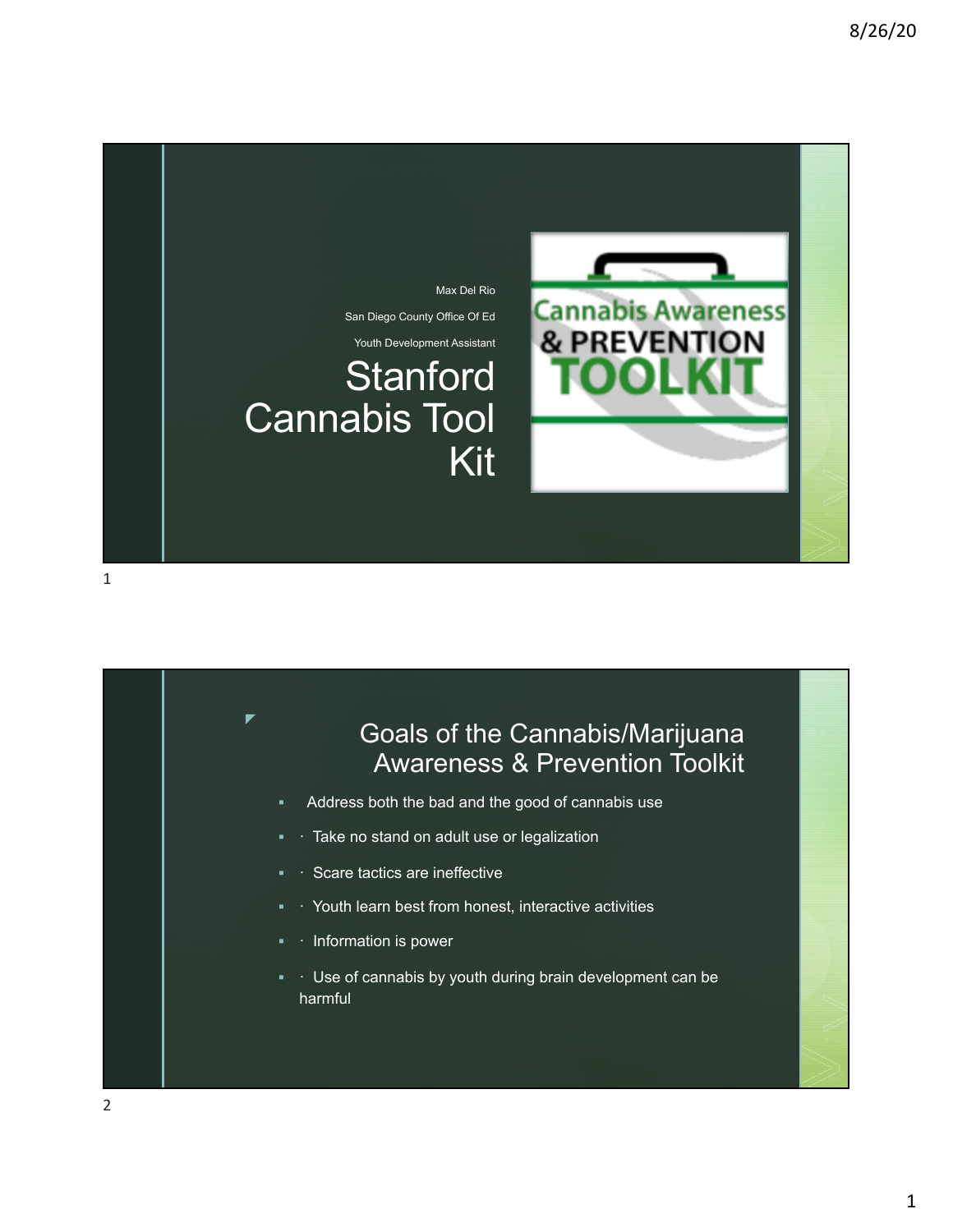

Unit 1 Cannabis/Marijuana: The Basics

- § Lesson 1.1: Cannabis/Marijuana 101: Weeding Thru Opinions
- § Lesson 1.1 Activity 1: "What Have You Heard? What Do You Want to Know?" Brainstorm Worksheets10 minutes
- § Lesson 1.1 Activity 2: PowerPoint: "Cannabis/Marijuana 101: Weeding Thru Opinions1 or 2 Sessions
- § Lesson 1.1 Activity 3: Cannabis/Marijuana Opinions and Facts1 Session
- **Lesson 1.2 Cannabis Awareness Jeopardy Activity**

z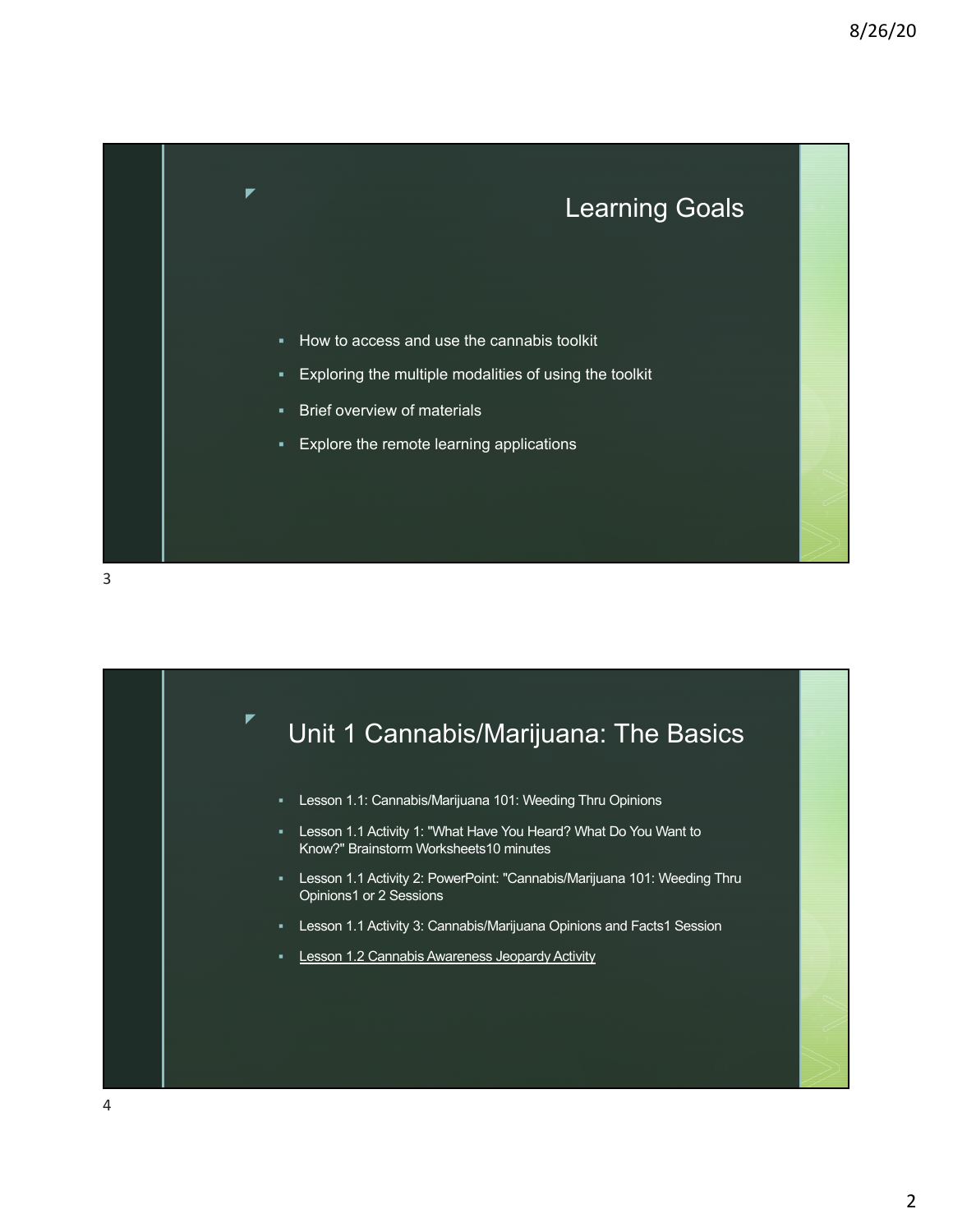

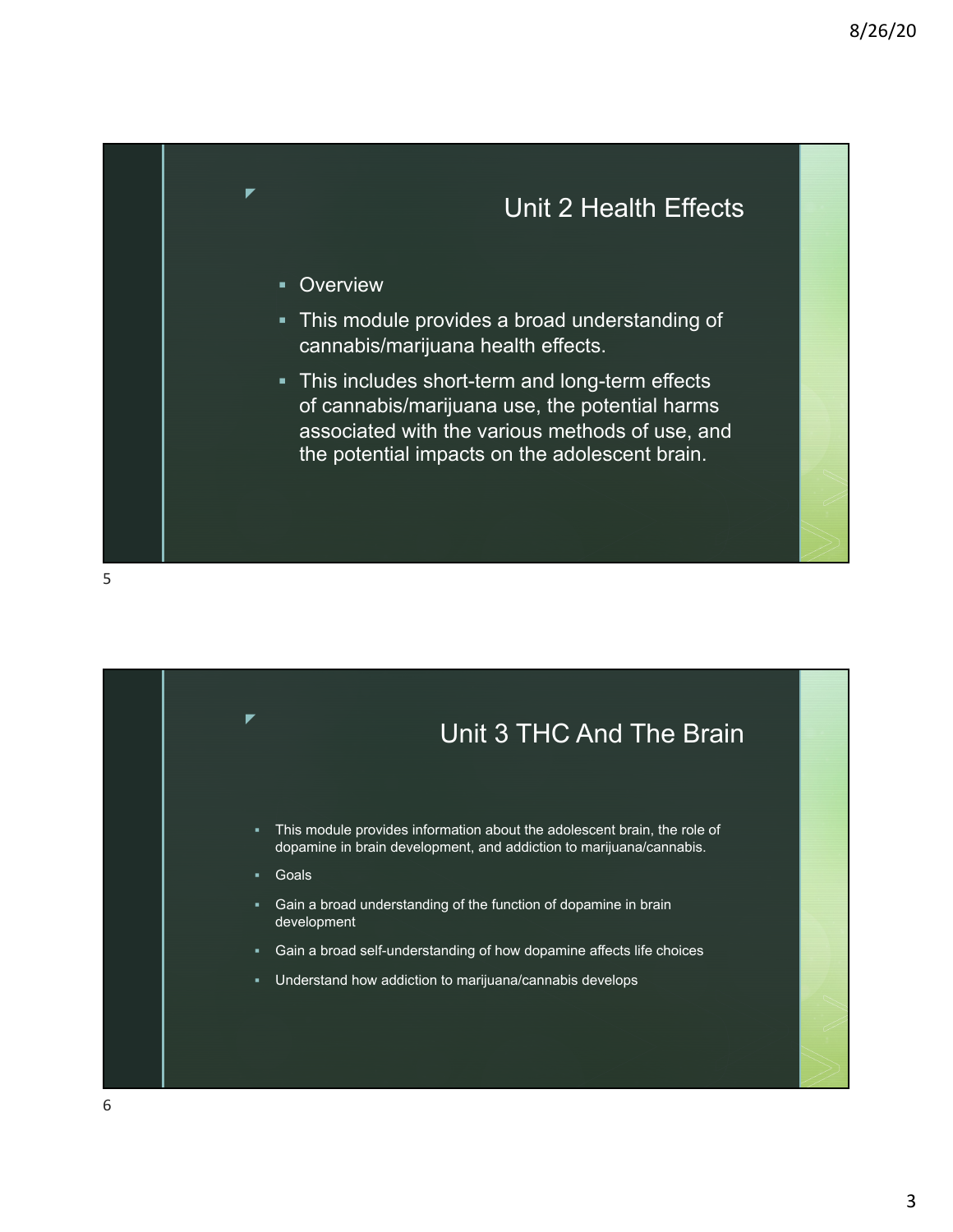## Unit 4 Refusal Skills and Social Norms

**•** Overview

z

- § This module is designed to help youth build the skills necessary to refuse the use of cannabis/marijuana.
- § Goals
- **E** Learn skills to improve media literacy
- § To practice refusal skills



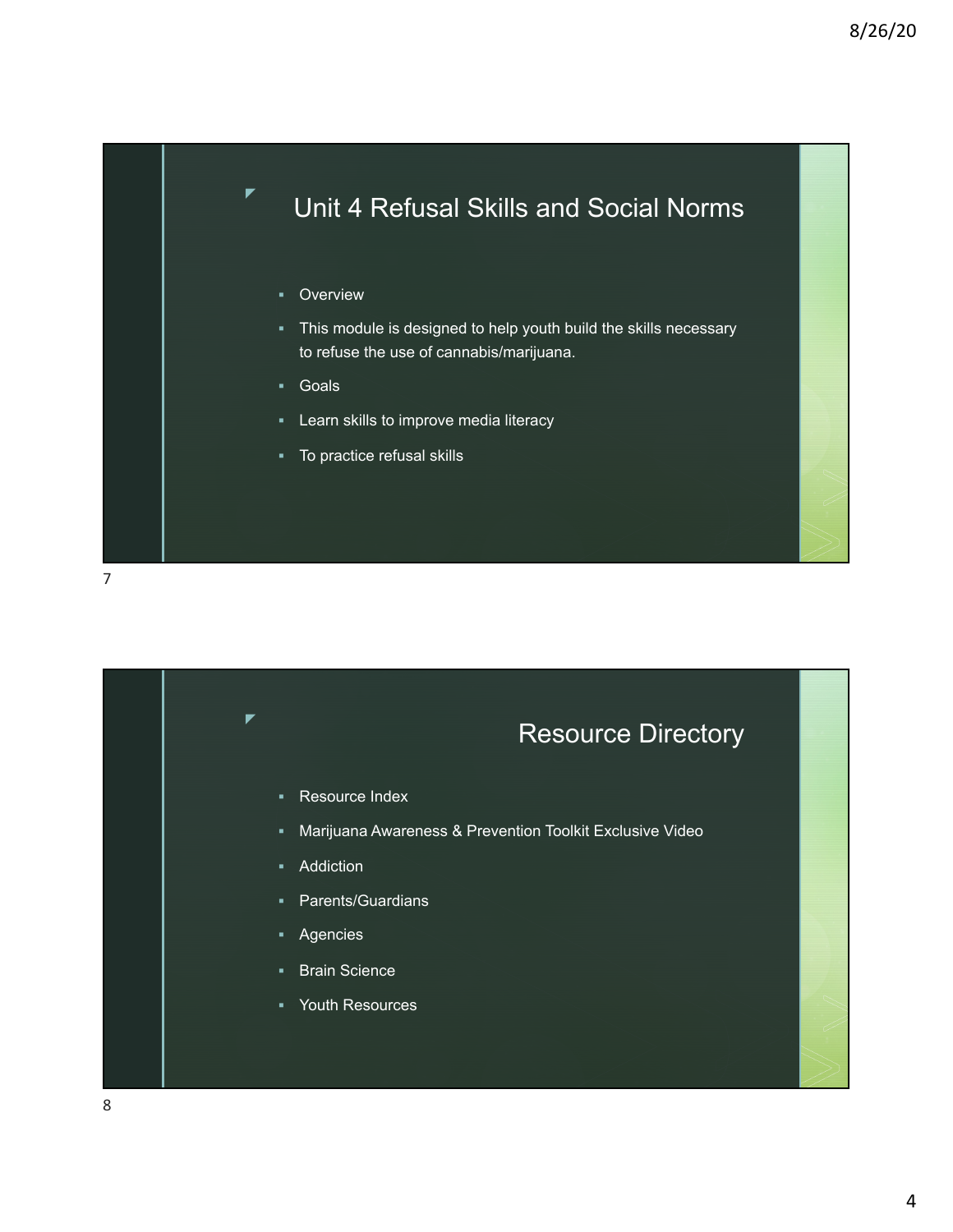

9

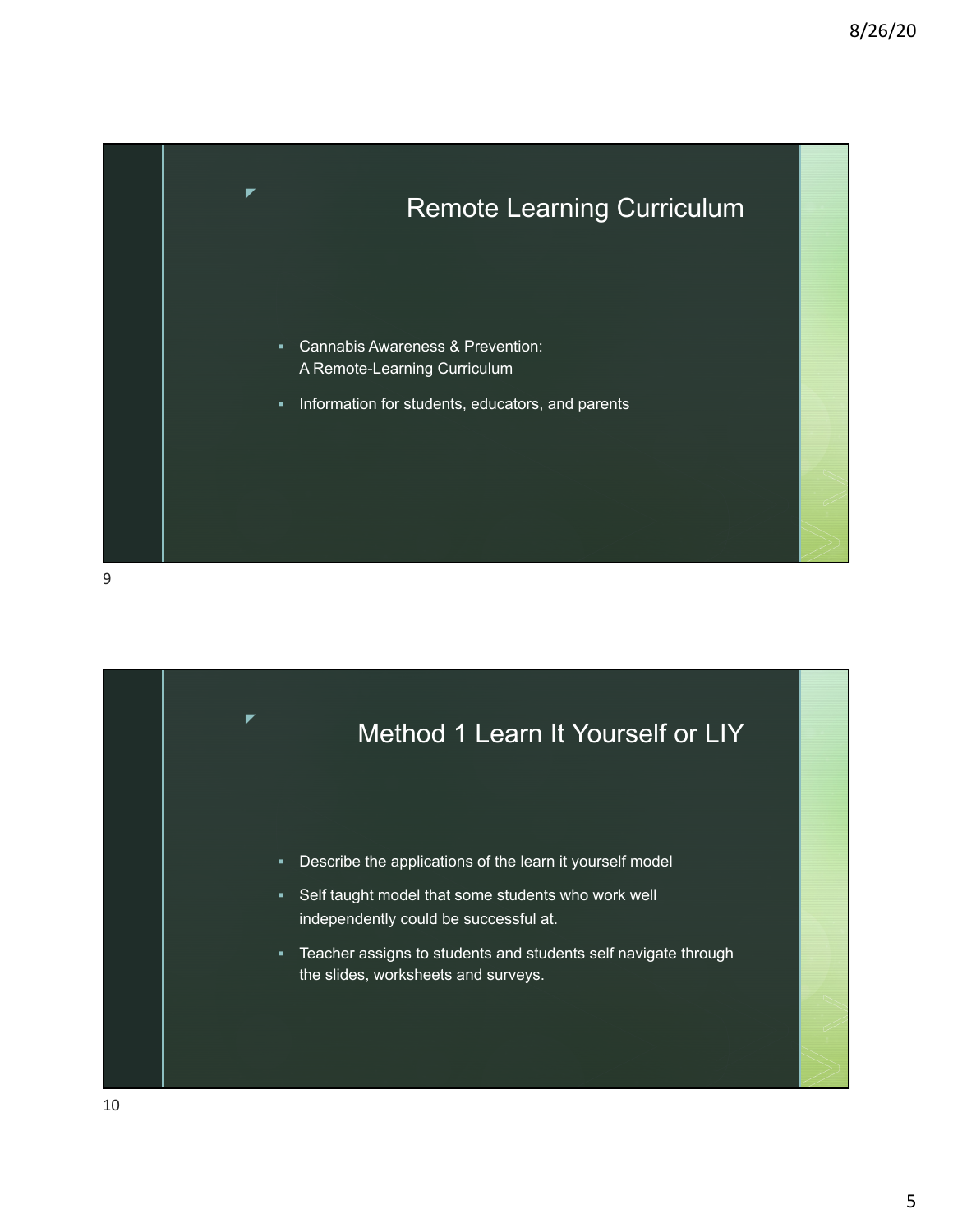

11

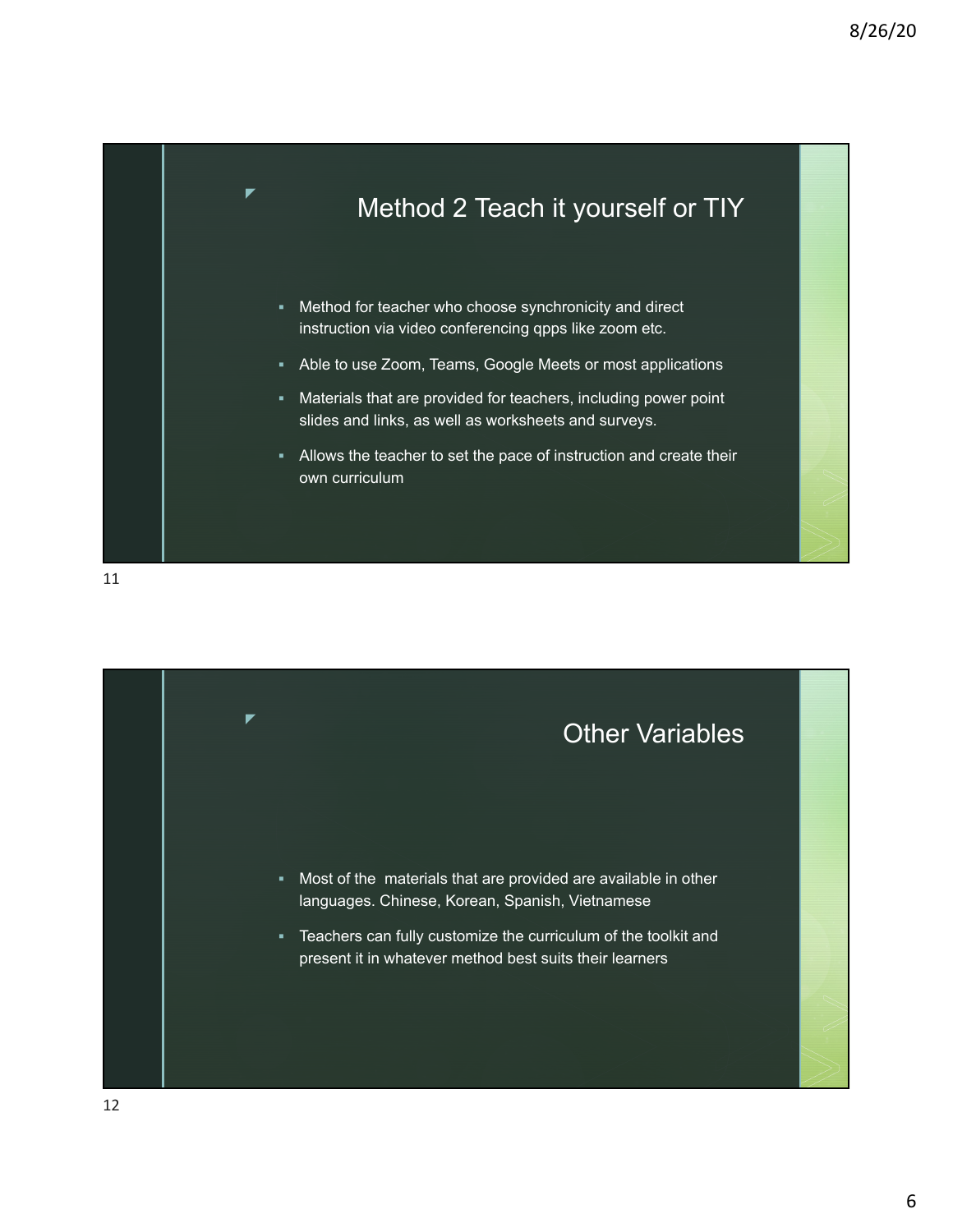| ▼                                                                                                                                                      |                                                                                                                                                                               | Sample Lesson                                                                                                           |                                                                                                                         |
|--------------------------------------------------------------------------------------------------------------------------------------------------------|-------------------------------------------------------------------------------------------------------------------------------------------------------------------------------|-------------------------------------------------------------------------------------------------------------------------|-------------------------------------------------------------------------------------------------------------------------|
| <b>Cannabis: The Basics</b>                                                                                                                            | <b>Health Effects</b>                                                                                                                                                         | THC & the Brain                                                                                                         | <b>Refusal Skills &amp; Social Norms</b>                                                                                |
| Unit 1: Cannabis 101<br>Cannabis/Marijuana 101<br>"What Have You Heard? What Do<br>You Want to Know?" Brainstorm<br><b>Opinions and Facts Activity</b> | Unit 1: Methods of Use<br><b>Methods of Use Activity</b><br>Smoking Cannabis: Joints, Blunts,<br>& Spliffs<br>"Vaping" Cannabis<br><b>Pipes &amp; Bongs</b><br><b>Edibles</b> | Unit 1: The Developing Brain<br><b>Finding Your Dopamine: Ralph<br/>Videos</b><br><b>Synapses &amp; Stress Activity</b> | Unit 1: Media Literacy<br><b>Cannabis in the News Activity</b><br>Unit 2: Social Norms<br><b>Defining Your Dopamine</b> |
| <b>Can-You-Guess? Cannabis</b><br>Jeopardy<br><b>Unit 1 Kahoot</b><br><b>Unit 1 Discussion Guide</b>                                                   | Dabbing<br>Tinctures, Sprays, Etc.<br><b>Harm Hill</b><br><b>Unit 1 Kahoot</b><br><b>Unit 1 Discussion Guide</b>                                                              | Key<br><b>Activity</b><br><b>Discussion Guide</b><br><b>Crash Course</b><br>Kahoot<br><b>PowerPoint</b>                 | <b>Cannabis Awareness</b><br>& <b>PREVENTION</b>                                                                        |